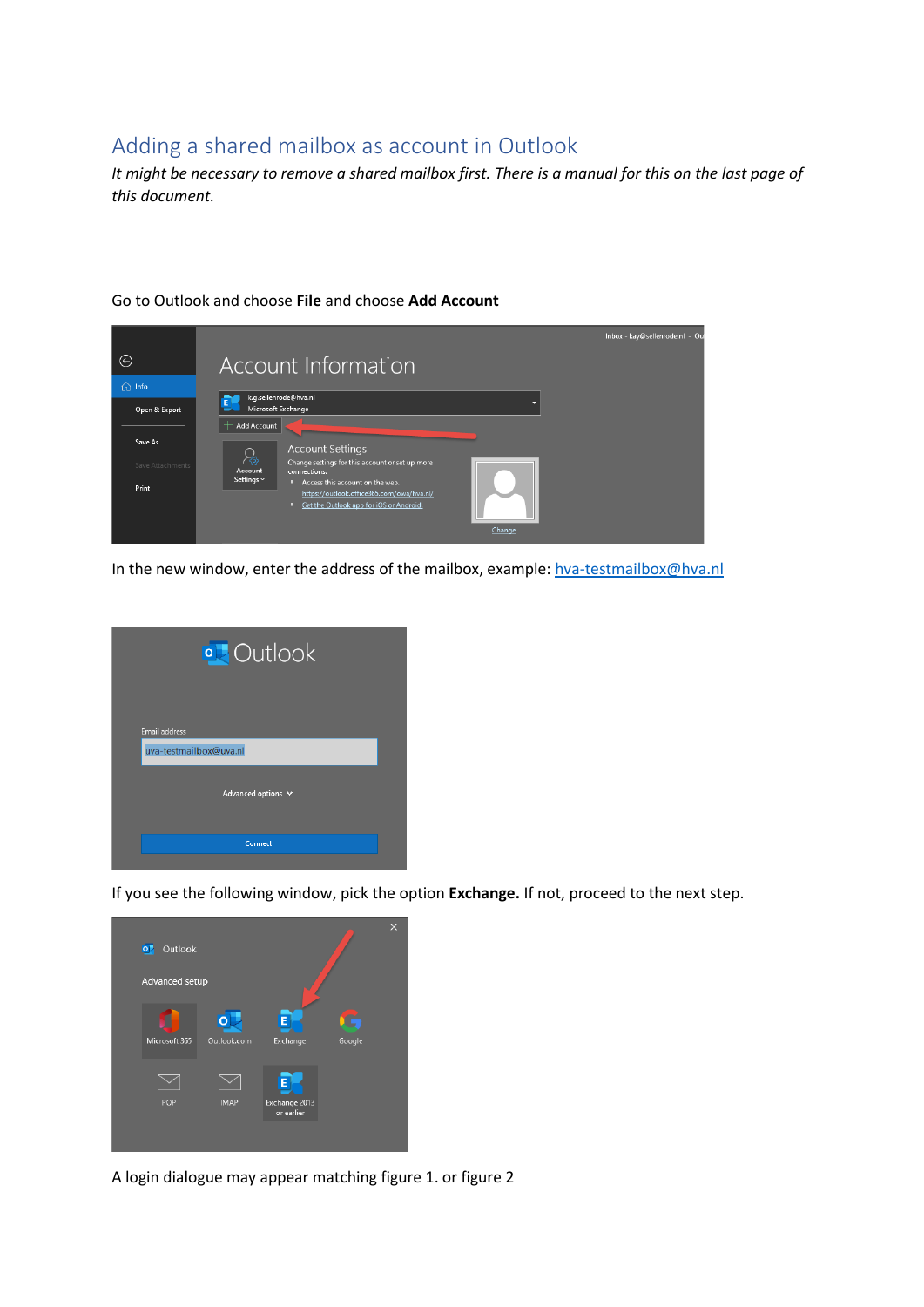If you see a window similar to Figure 1, follow the following steps 1 through 4. If you see a window matching Figure 2, simply enter your own credentials and click Login.

Opties figuur 1:

- 1. Click on **more choices**
- 2. Choose **use a different account**
- 3. Enter your own email address and password
- 4. Check the box **Remember my credentials**



*Figure 1*

After these steps, Outlook will notify you it successfully added the mailbox. Close the window and restart Outlook to access the mailbox.